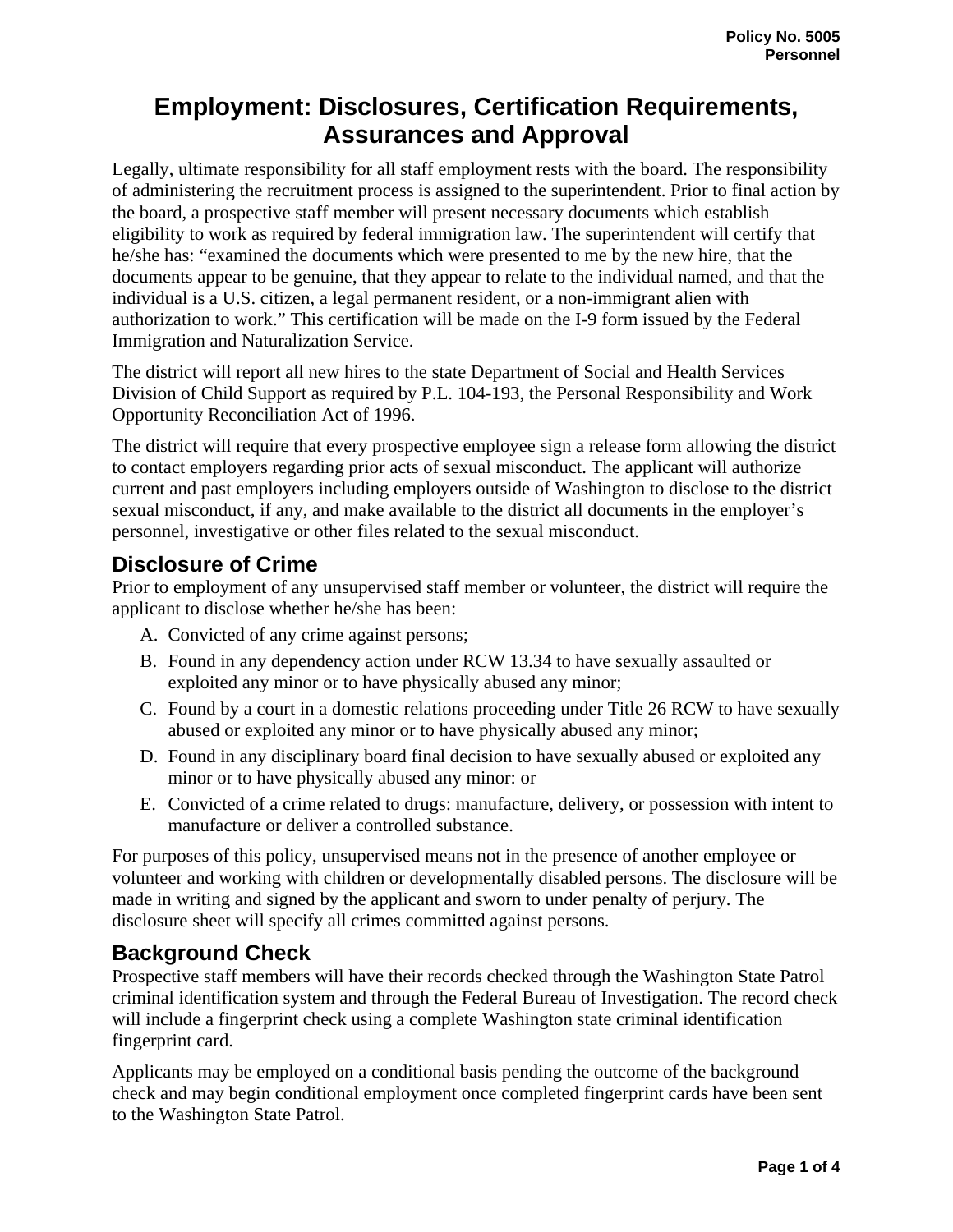## **Hiring of Persons with Criminal Records**

If the background check reveals evidence of convictions, the candidate may not be recommended for employment, or, if temporarily employed, may be terminated.

If the background check reveals evidence of sexual misconduct, the candidate will not be employed without approval of the superintendent, or, if temporarily employed, will be terminated.

#### **Record Check Database Access Designee**

The superintendent is directed to establish procedures for determining which staff members are authorized to access the Superintendent of Public Instruction's record check database. Fingerprint record information is highly confidential and will not be re-disseminated to any organization or individual by district staff. Records of arrest and prosecution (RAP sheets) will be stored in a secure location separate from personnel and applicant files and access to this information is limited to those authorized to access the SPI record check database.

## **Certification Requirements**

The district will require that certificated staff hold a Washington state certificate, with proper endorsement (if required for that certificate and unless eligible for out-of-endorsement assignment), for the role and responsibilities for which they are employed. Failure to meet this requirement will be just cause for termination of employment. State law requires that the initial application for certification will require a background check of the applicant through the Washington State Patrol criminal identification system and Federal Bureau of Investigation.

## **Classified Staff**

Classified staff who are engaged to serve less than twelve (12) months, will be advised of their employment status for the ensuing school year prior to the close of the school year. The superintendent will give "reasonable assurance" by written notice that the staff member will be employed during the next school year.

| <b>Cross References:</b> | Board Policy 1610 | Conflicts of Interest (1st Class)                                                                                        |  |
|--------------------------|-------------------|--------------------------------------------------------------------------------------------------------------------------|--|
|                          | Board Policy 5006 | <b>Certification Revocation</b>                                                                                          |  |
|                          | Board Policy 5251 | Conflicts of Interest                                                                                                    |  |
|                          | Board Policy 5281 | Disciplinary Action and Discharge                                                                                        |  |
|                          | Board Policy 5520 | <b>Staff Development</b>                                                                                                 |  |
|                          | Board Policy 5610 | Substitute Employment                                                                                                    |  |
|                          | Board Policy 6530 | Insurance                                                                                                                |  |
|                          |                   |                                                                                                                          |  |
| Legal References:        | RCW 9.96A.020     | Employment, occupational licensing by public<br>$entity$ — Prior felony conviction no<br>$disqualification - Exceptions$ |  |
|                          | RCW 28A.320.155   | Criminal history record information — School<br>volunteers                                                               |  |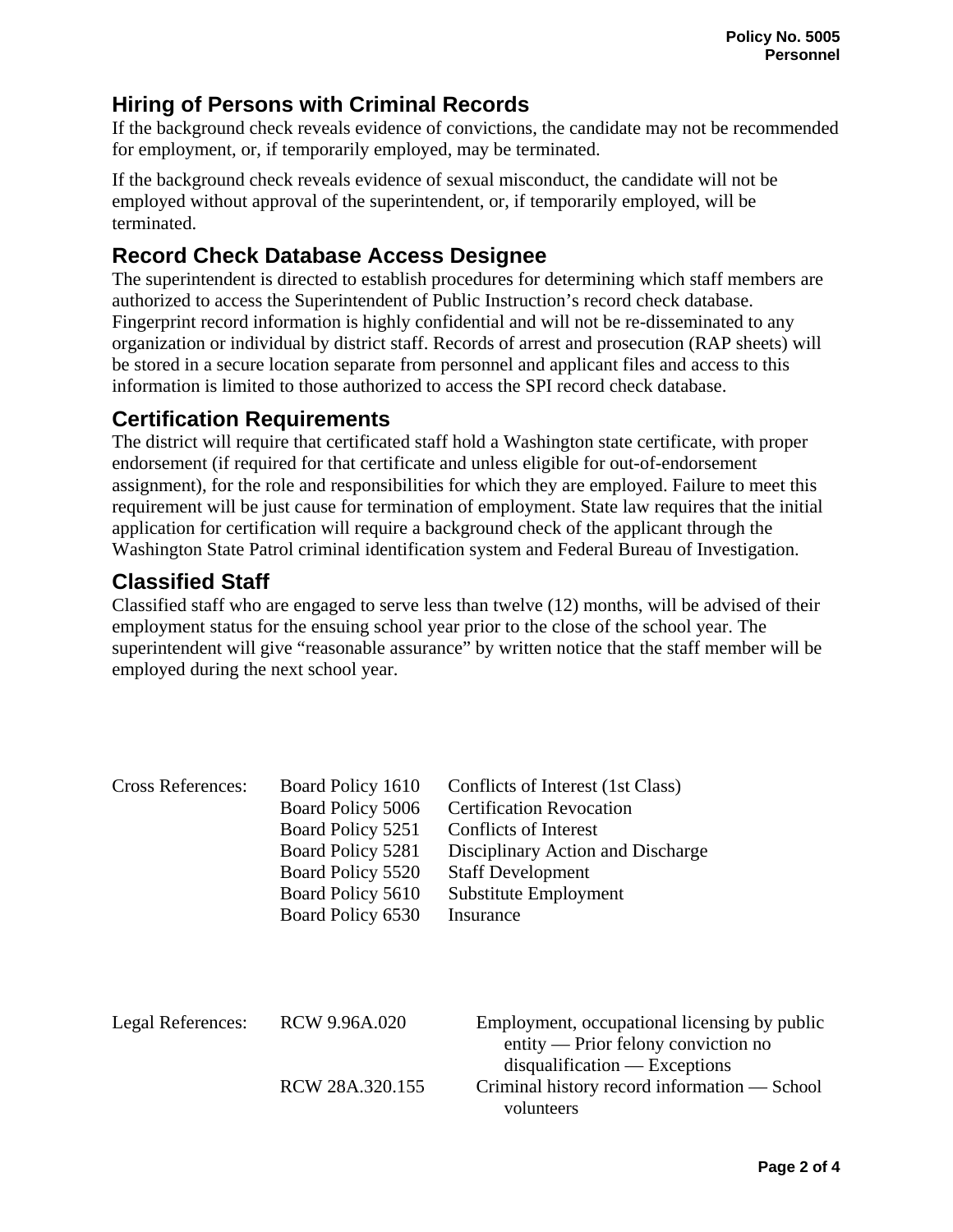| RCW 28A.400.300        | Hiring and discharging of employees — Written<br>leave policies - Seniority and leave<br>benefits of employees transferring between<br>school districts and other educational<br>employers                 |
|------------------------|------------------------------------------------------------------------------------------------------------------------------------------------------------------------------------------------------------|
| RCW 28A.400.303        | Record checks for employees                                                                                                                                                                                |
| RCW 28A.405.060        | Course of study and regulations — enforcement                                                                                                                                                              |
|                        | - Withholding salary warrant for failure                                                                                                                                                                   |
| RCW 28A. 405.210       | Conditions and contracts of employment —<br>Determination of probable cause for<br>nonrenewal of contracts — Nonrenewal due<br>to enrollment decline or revenue loss —<br>Notice — Opportunity for hearing |
| <b>RCW 28A.410.010</b> | Certification — Duty of Professional Educator<br>Standards Board — Rules — Record check<br>-Lapsed certificates - Superintendent of<br>public instruction as administrator                                 |
| RCW 43.43.830          | Background checks — Access to children or<br>vulnerable persons — Definitions                                                                                                                              |
| RCW 50.44.050          | Benefits payable, terms and conditions —<br>"Academic year" defined                                                                                                                                        |
| RCW 50.44.053          | "Reasonable assurance" defined —<br>Presumption, employees of educational<br>institutions                                                                                                                  |
| P.L. 99-603            | Immigration Reform and Control Act of 1986<br>(IRCA)                                                                                                                                                       |
| P.L. 104-193           | Personal Responsibility and Work Opportunity<br>Reconciliation Act of 1996                                                                                                                                 |
| WAC 162-12             | Preemployment Inquiry Guide (Human Rights                                                                                                                                                                  |
| WAC 180-16-220         | Commission)<br>Supplemental basic education program approval<br>requirements                                                                                                                               |
| <b>WAC 181-79A</b>     | Standards for teacher, administrator and<br>educational staff associate certification                                                                                                                      |
| WAC 181-82-105         | Assignment of classroom teachers within<br>districts                                                                                                                                                       |
| WAC 181-82-110         | Exceptions to classroom teacher assignment<br>policy                                                                                                                                                       |
| WAC 181-85             | Professional certification — Continuing<br>education requirement                                                                                                                                           |
| WAC 392-300-050        | Access to record check data base                                                                                                                                                                           |